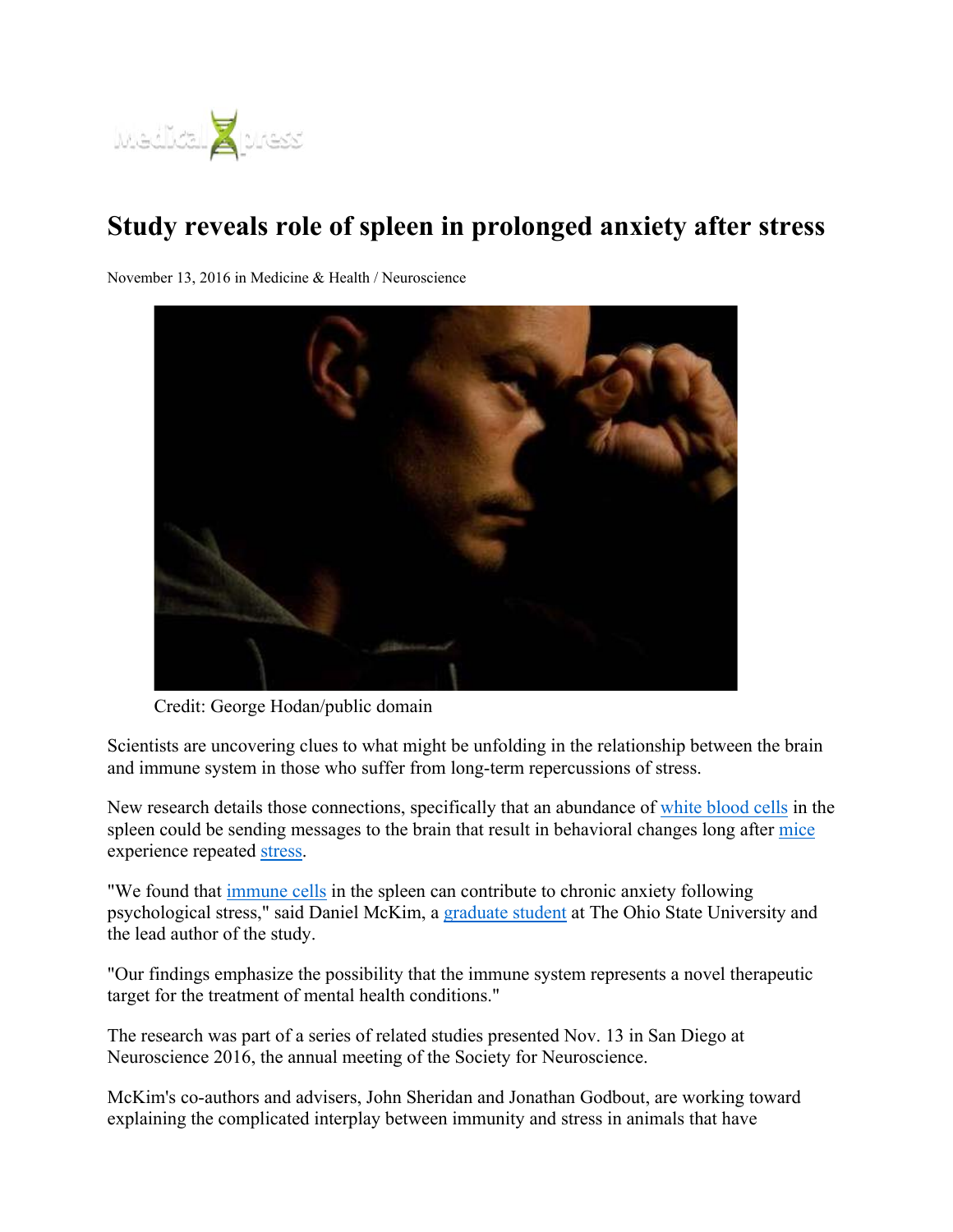experienced "repeated social defeat" in an effort to eventually improve the well-being of people who experience chronic psychological stress. Sheridan is associate director of Ohio State's Institute for Behavioral Medicine Research and a professor of biosciences. Godbout is an associate professor of neuroscience.

In this study, the trio of scientists determined that the immune cell changes persisted for almost a month after the mice experienced the stress.

"Stress appears to prompt the release of stem cells from the bone marrow to the spleen, where they develop into white blood cells, or monocytes, and expand over time," Godbout said.

"Then the spleen becomes a reservoir of inflammatory cells."

Sheridan said the spleen is now understood to be integral to the sensitization that happens after prolonged stress in mice, leading to anxiety and other cognitive problems down the road.

"It's like a stress memory," Godbout said.

In their previous work, Ohio State researchers have documented an increased prevalence of longterm anxiety and depression in mice exposed to chronic stress, a model that has been compared to post-traumatic stress disorder in people.

"Maybe anxiety is a good thing for survival—it's beneficial evolutionarily—but the issue becomes what happens when that system is put into overdrive. That's when it gets problematic," Godbout said.

Added Sheridan, "We're beginning to piece together more details about the bi-directional communication between the brain and the body and the body and the brain."

The research was supported by the National Institutes of Health.

Other related Ohio State research shared Nov. 13, some of which was conducted under the leadership of Ning Quan, an Ohio State professor of biosciences, found that:

- Interleukin-1—one of several substances called cytokines that are central to regulation of immune and inflammatory responses—plays a critical role in the stress response in mice. In particular, expression of interleukin-1 activates the immune response by microglia in the brain and those cells call upon the immune system, leading to a subsequent surge of white blood cells to the brain. Graduate student Damon DiSabato led the research.
- During chronic stress, activation of the brain's immune response in cells called microglia causes the brain's vascular system to recruit white blood cells. Those blood cells, or monocytes, produce a robust signal that causes anxiety-like behavior in mice. Graduate student Anzela Niraula led the study.
- Specific types of interleukin-1 receptors serve a key role in cellular response to this cytokine, and one type in particular appears to prompt brain inflammation tied to anxiety in mice. Graduate student Xiaoyu Liu led the study.
- Drugs that mimic cannabis may lower anxiety and inflammation in mice that have undergone stress, a finding that could eventually have implications in the treatment of posttraumatic stress disorder. Sabrina Lisboa, formerly of a visiting fellow at Ohio State and now a fellow at the University of Sao Paulo, led the study.